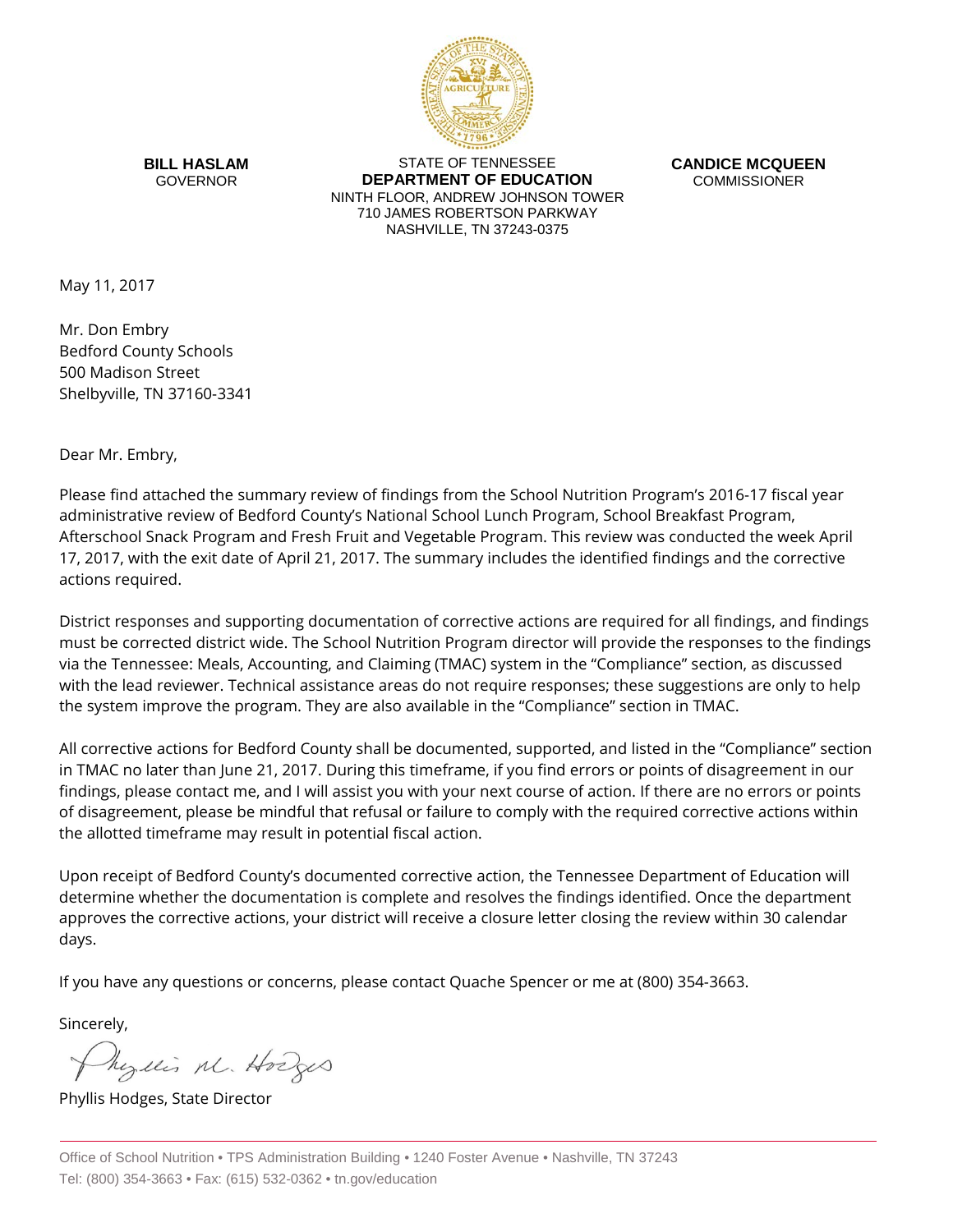

## **Bedford County (020) Review ID: 802 Exit Conference Date: 4/21/2017**

Review Year: 2017 Month of Review: March Lead Reviewer: Phyllis Hodges

| Area | <b>Findings ID</b> | <b>Finding Description</b> | <b>Required Corrective Action</b> |
|------|--------------------|----------------------------|-----------------------------------|
|      |                    |                            |                                   |

## **SFA - Level Findings**

| 1100 - Smart<br>Snacks                  | $V-1100$ | The School Food Authority<br>(SFA) had not determined<br>compliance of non-packaged<br>items or recipe food items,<br>such as French fries, with<br>Smart Snacks guidance. They<br>had also not included<br>accompaniments for those<br>food items when determining<br>compliance. | Complete compliance information as<br>required to meet Smart Snack requirements<br>for a la carte foods including<br>accompaniments available for sale in the<br>cafeteria.<br>Upload examples of compliance<br>determination for recipe items and<br>accompaniments offered for sale to students<br>in the cafeteria.                                                                |
|-----------------------------------------|----------|------------------------------------------------------------------------------------------------------------------------------------------------------------------------------------------------------------------------------------------------------------------------------------|---------------------------------------------------------------------------------------------------------------------------------------------------------------------------------------------------------------------------------------------------------------------------------------------------------------------------------------------------------------------------------------|
| 800 - Civil<br>Rights                   | V-0800   | The incorrect non-<br>discrimination statement was<br>utilized on the Bedford County<br>Schools website for the School<br>Nutrition Program (SNP) and<br>on SNP printed materials.                                                                                                 | Update the United States Department of<br>Agriculture (USDA) civil rights statement on<br>website and printed materials.<br>Upload in the Tennessee: Meals, Accounting,<br>and Claiming (TMAC) system a screen shot of<br>the correction on the website and a<br>corrected copy of a printed menu as proof of<br>compliance.                                                          |
| Resource Mgt<br>Comprehensive<br>Review | V-RMCRF  | priced sufficiently to cover the<br>cost to produce the lunch<br>meal.                                                                                                                                                                                                             | Adult lunches for staff were not   Increase adult meal prices. Review the<br>recommended pricing formula for CEP<br>systems that includes the free student meal<br>reimbursement plus the value of donated<br>food assistance. Ensure that the adult lunch<br>price for 2017-2018 meets or exceeds this<br>formula.<br>Upload documentation indicating increase<br>adult meal prices. |
| Resource Mgt                            | V-RMCRF  | Two shared cost items that                                                                                                                                                                                                                                                         | Determine an allocation formula for these                                                                                                                                                                                                                                                                                                                                             |